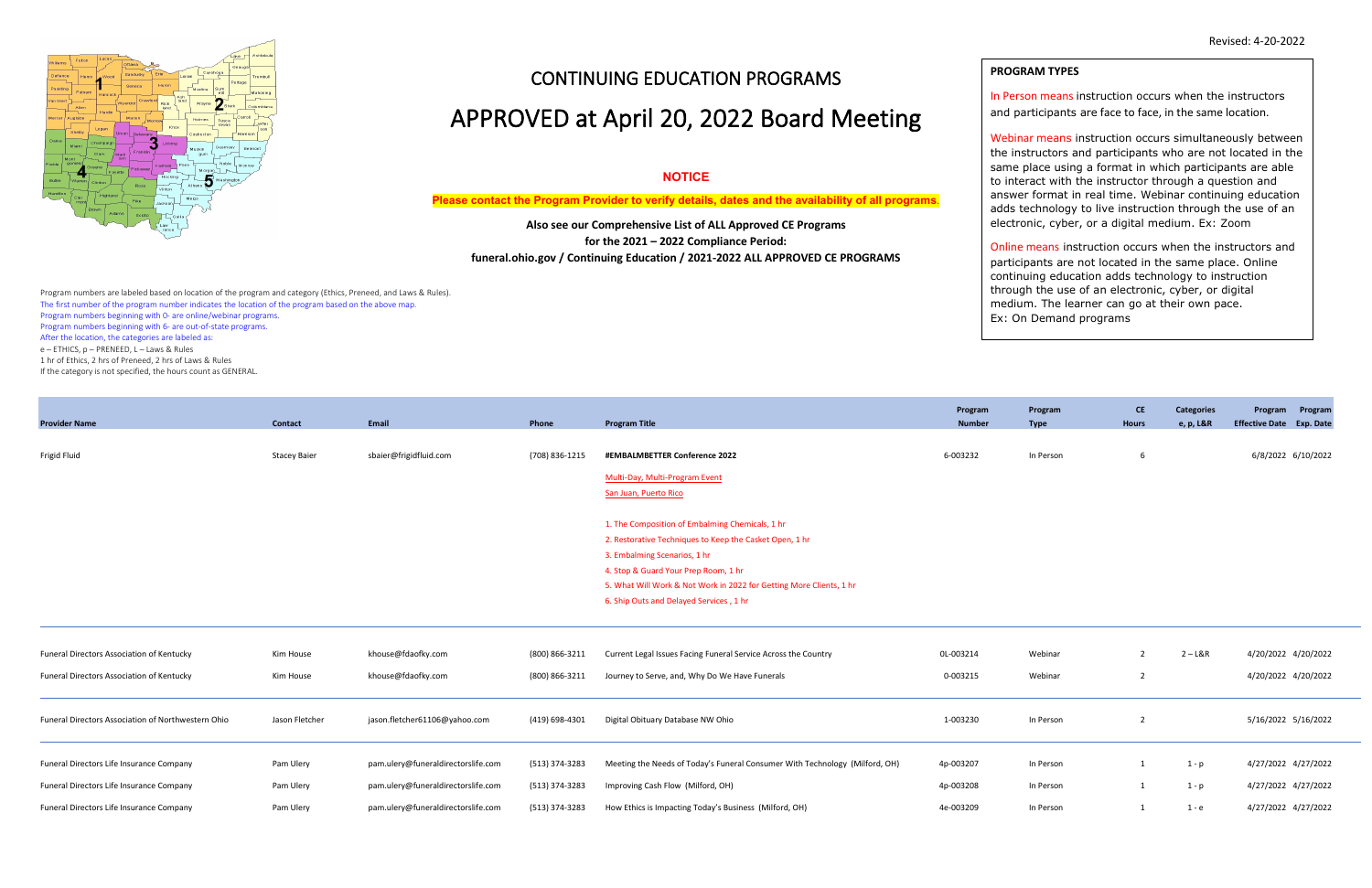| Funeral Directors Life Insurance Company  | Pam Ulery            | pam.ulery@funeraldirectorslife.com | (513) 374-3283 | Meeting the Needs of Today's Funeral Consumer With Technology (Waverly, OH)                                                                                                                                                                                                                                         | 4p-003210   | In Person | 1              | 1 - p     | 4/28/2022 4/28/2022 |
|-------------------------------------------|----------------------|------------------------------------|----------------|---------------------------------------------------------------------------------------------------------------------------------------------------------------------------------------------------------------------------------------------------------------------------------------------------------------------|-------------|-----------|----------------|-----------|---------------------|
| Funeral Directors Life Insurance Company  | Pam Ulery            | pam.ulery@funeraldirectorslife.com | (513) 374-3283 | Improving Cash Flow (Waverly, OH)                                                                                                                                                                                                                                                                                   | 4p-003211   | In Person | 1              | 1 - p     | 4/28/2022 4/28/2022 |
| Funeral Directors Life Insurance Company  | Pam Ulery            | pam.ulery@funeraldirectorslife.com | (513) 374-3283 | How Ethics is Impacting Today's Business (Waverly, OH)                                                                                                                                                                                                                                                              | 4e-003212   | In Person | 1              | 1 - e     | 4/28/2022 4/28/2022 |
| Funeral Directors Life Insurance Company  | Pam Ulery            | pam.ulery@funeraldirectorslife.com | (513) 374-3283 | Improving Cash Flow, and, Meeting the Needs of Today's (Middletown, OH)                                                                                                                                                                                                                                             | 4p-003228   | In Person | $\overline{2}$ | $2 - p$   | 5/10/2022 5/10/2022 |
| Funeral Directors Life Insurance Company  | Pam Ulery            | pam.ulery@funeraldirectorslife.com | (513) 374-3283 | Improving Cash Flow, and, Meeting the Needs of Today's (Findlay, OH)                                                                                                                                                                                                                                                | 1p-003227a  | In Person | $\overline{2}$ | 2 - p     | 5/11/2022 5/11/2022 |
| Funeral Directors Life Insurance Company  | Pam Ulery            | pam.ulery@funeraldirectorslife.com | (513) 374-3283 | Why Do We Have Funerals, and, What Makes a Healing Funeral (Findlay, OH)                                                                                                                                                                                                                                            | 1p-003227b  | In Person | $\overline{2}$ | $2 - p$   | 5/11/2022 5/11/2022 |
| International Order of the Golden Rule    | Anna Delph           | adelph@ogr.org                     | 800-637-8030   | 2022 OGR Annual Conference                                                                                                                                                                                                                                                                                          | 6-003216    | In Person | 8              |           | 5/15/2022 5/17/2022 |
|                                           |                      |                                    |                | Multi-Day, Multi-Program Event<br>Carmel, IN                                                                                                                                                                                                                                                                        |             |           |                |           |                     |
|                                           |                      |                                    |                | 1. Moving from Panic to purpose, 1.5 hr<br>2. Reading Between the Lines: Formaldehyde Bias, Facts & Fallacies, 1 hr<br>3. Reimagine Your Business, 1 hr<br>4. Ideas Exchange, 1 hr<br>5. The Innovation Challenge: Shaping the Future for Independent Funeral Homes, 2.5 hr<br>6. From Ideation to Innovation, 1 hr |             |           |                |           |                     |
| Matthews International                    | James Fletcher, CFSP | jfletcher@matw.com                 | (812) 592-0083 | Solving for Your Firm's Variable - The Profit Equation                                                                                                                                                                                                                                                              | 1-003233    | In Person | $\overline{2}$ |           | 6/15/2022 6/15/2022 |
| <b>Ohio Embalmers Association</b>         | David Hicks          | hchohicks@me.com                   | (513) 384-7846 | <b>OEA 2022 Spring Seminar</b><br><b>Multi-Program Event</b><br>Cleveland, OH                                                                                                                                                                                                                                       | 2epL-003218 | In Person | 6              | e, p, L&R | 5/11/2022 5/11/2022 |
|                                           |                      |                                    |                | 1. Ohio Laws and Rules, 2-L hrs<br>2. Ethics in Funeral Service, 1-e hr<br>3. Preneed Laws & Rules, 2-p hrs<br>4. Embalming Challenges, 1 hr                                                                                                                                                                        |             |           |                |           |                     |
| <b>Ohio Funeral Directors Association</b> | Amy Baucher          | amyb@ofdaonline.org                | (614) 486-5339 | 142nd OFDA Convention and Exhibitions - Additional Programs<br><b>Multi-Day, Multi-Program Event</b><br>Columbus, OH                                                                                                                                                                                                | 3epL-003200 | In Person | Multiple       | e, p, L&R | 5/23/2022 5/26/2022 |
|                                           |                      |                                    |                | 23. There is Help and There is Hope, 1 hr, 3-003200-23<br>24. The VA Triangle, 1-L&R hr, 3L-003200-24<br>25. NFDA / ICCFA Update, .50 hr, 3-003200-25<br>26. Fostering a Successful Apprentice/Master Relationship, 1-L&R hr, 3L-003200-26                                                                          |             |           |                |           |                     |
| <b>Ohio Funeral Directors Association</b> | Amy Baucher          | amyb@ofdaonline.org                | (614) 486-5339 | <b>OFDA Board of Directors Meeting</b>                                                                                                                                                                                                                                                                              | 3-003223    | In Person | 1              |           | 5/24/2022 5/24/2022 |

| In Person | $\mathbf{1}$   | $1-p$   | 4/28/2022 4/28/2022 |
|-----------|----------------|---------|---------------------|
| In Person | $\mathbf{1}$   | $1-p$   | 4/28/2022 4/28/2022 |
| In Person | $\mathbf{1}$   | $1 - e$ | 4/28/2022 4/28/2022 |
|           |                |         |                     |
| In Person | $\overline{2}$ | $2 - p$ | 5/10/2022 5/10/2022 |
|           |                |         |                     |
| In Person | $\overline{2}$ | $2 - p$ | 5/11/2022 5/11/2022 |
| In Person | $\overline{2}$ | $2 - p$ | 5/11/2022 5/11/2022 |
|           |                |         |                     |
| In Person | 8              |         | 5/15/2022 5/17/2022 |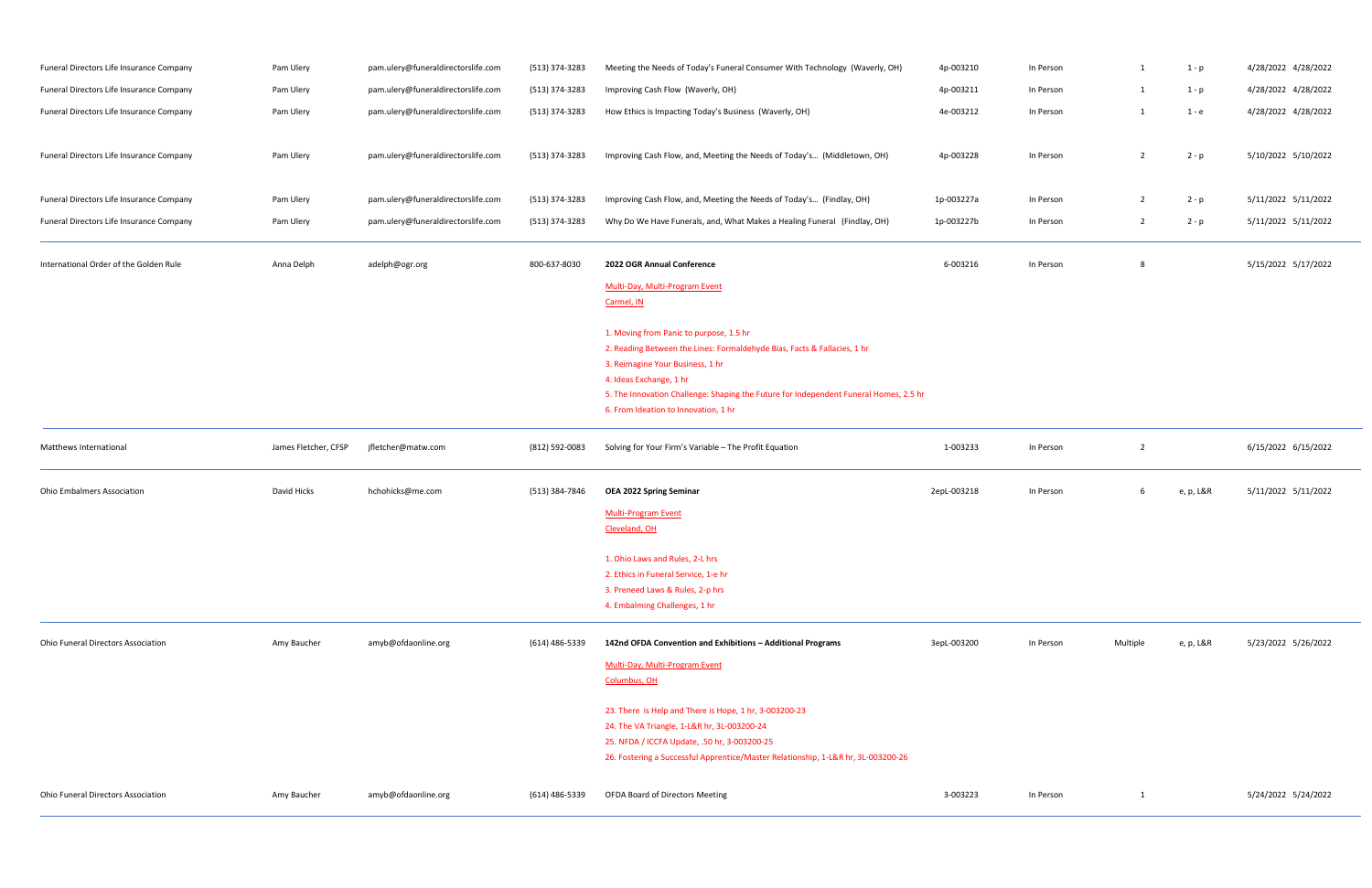| Ohio Funeral Directors Association - Dist. 7       | <b>Andrew Crates</b> | andrew@coldrencrates.com       | (419) 306-5272 | OFDA District 7, 7-Hour CE Conference                                                                                                                                                                                                                                                                                                                              | 1epL-003227 | In Person           | $\overline{7}$ | e, p, L&R | 5-11-2022 5-11-2022 |
|----------------------------------------------------|----------------------|--------------------------------|----------------|--------------------------------------------------------------------------------------------------------------------------------------------------------------------------------------------------------------------------------------------------------------------------------------------------------------------------------------------------------------------|-------------|---------------------|----------------|-----------|---------------------|
|                                                    |                      |                                |                | <b>Multi-Program Event</b><br>Findlay, OH                                                                                                                                                                                                                                                                                                                          |             |                     |                |           |                     |
|                                                    |                      |                                |                | 1. Improving Cash Flow, and, Meeting the Needs of Today's Consumer With Technology, 2-p hrs, (presented by FDLIC), 1p-003227a<br>2. Why Do We Have Healing Funerals, and, What Makes a Healing Funeral, 2-p hrs, (presented by FDLIC), 1p-003227b<br>3. 2022 Laws and Rules Update, 2-L&R hrs, 1L-003227c<br>4. Business / Professional Ethics, 1-e hr, 1e-003227d |             |                     |                |           |                     |
| Ohio Funeral Directors Association - Dist. 8       | Charles Wilson       | schluppucak@yahoo.com          | (330) 745-3131 | Veterans Benefits                                                                                                                                                                                                                                                                                                                                                  | 2-003226    | In Person           | $\overline{2}$ |           | 4/20/2022 4/20/2022 |
| Ohio Funeral Directors Association - Dist. 16      | John Arnold          | john@arnoldfuneralhome.com     | (330) 456-7291 | The Coroner's Role in Today's Day and Age Relating to Funeral Directors                                                                                                                                                                                                                                                                                            | 2-003217    | In Person           | $\overline{2}$ |           | 4/28/2022 4/28/2022 |
| Selected Independent Funeral Homes                 | Amy Hunt             | ahunt@selectedfuneralhomes.org | (847) 236-9401 | Forum FOCUS: Expert Edition (May 2022)                                                                                                                                                                                                                                                                                                                             | 0-003224    | Webinar             | $\overline{3}$ |           | 5/5/2022 5/5/2022   |
| Selected Independent Funeral Homes                 | Amy Hunt             | ahunt@selectedfuneralhomes.org | (847) 236-9401 | Forum FOCUS: Expert Edition (June 2022)                                                                                                                                                                                                                                                                                                                            | 0-003225    | Webinar             | 3              |           | 6/2/2022 6/2/2022   |
| TCN Behavioral Health Services, Inc.               | Chris Pinkelman      | cpinkelman@tcn.org             | (937) 376-8760 | When Grief is "Complicated" - Dr. Alan D. Wolfelt                                                                                                                                                                                                                                                                                                                  | 40-003231   | In Person / Webinar | 6              |           | 4/27/2022 4/27/2022 |
| Western Pennsylvania Funeral Directors Association | Norman J.Wimer       | norm@wimerfuneralhome.com      | (814) 755-3511 | <b>WPFDA 2022 Annual Convention</b><br>Multi-Day, Multi-Program Event<br>Erie, Pa                                                                                                                                                                                                                                                                                  | 6L-003219   | In Person           |                | L&R       | 6/21/2022 6/22/2022 |
|                                                    |                      |                                |                | 1. Difficult Case Embalming - Best Practices, 3 hrs<br>2. Child Abuse: Recognition and Mandated Reporting, 2 - L&R hrs<br>3. Organ Donation Changes Affecting the Funeral Service Community, 1 hr<br>4. The Obituary and Your Website: What Do Consumers Expect, 2 hrs                                                                                             |             |                     |                |           |                     |
| <b>Wilbert Funeral Services</b>                    | Kathleen Berry       | kberry@wilbert.com             | (216) 533-4875 | Ceremonies for Today                                                                                                                                                                                                                                                                                                                                               | 0-003205    | Webinar             | 1              |           | 4/28/2022 4/28/2022 |
| <b>Wilbert Funeral Services</b>                    | Kathleen Berry       | kberry@wilbert.com             | (216) 533-4875 | True Stories: The Value of a Clinical Case Report in Embalming Litigation Cases                                                                                                                                                                                                                                                                                    | 0-003206    | Webinar             | 1              |           | 5/12/2022 5/12/2022 |
| <b>Wilbert Funeral Services</b>                    | Kathleen Berry       | kberry@wilbert.com             | (216) 533-4875 | "We Have Your Data" Ransomware and Cyber Security in Deathcare                                                                                                                                                                                                                                                                                                     | 0-003229    | Webinar             | 1              |           | 5/26/2022 5/26/2022 |